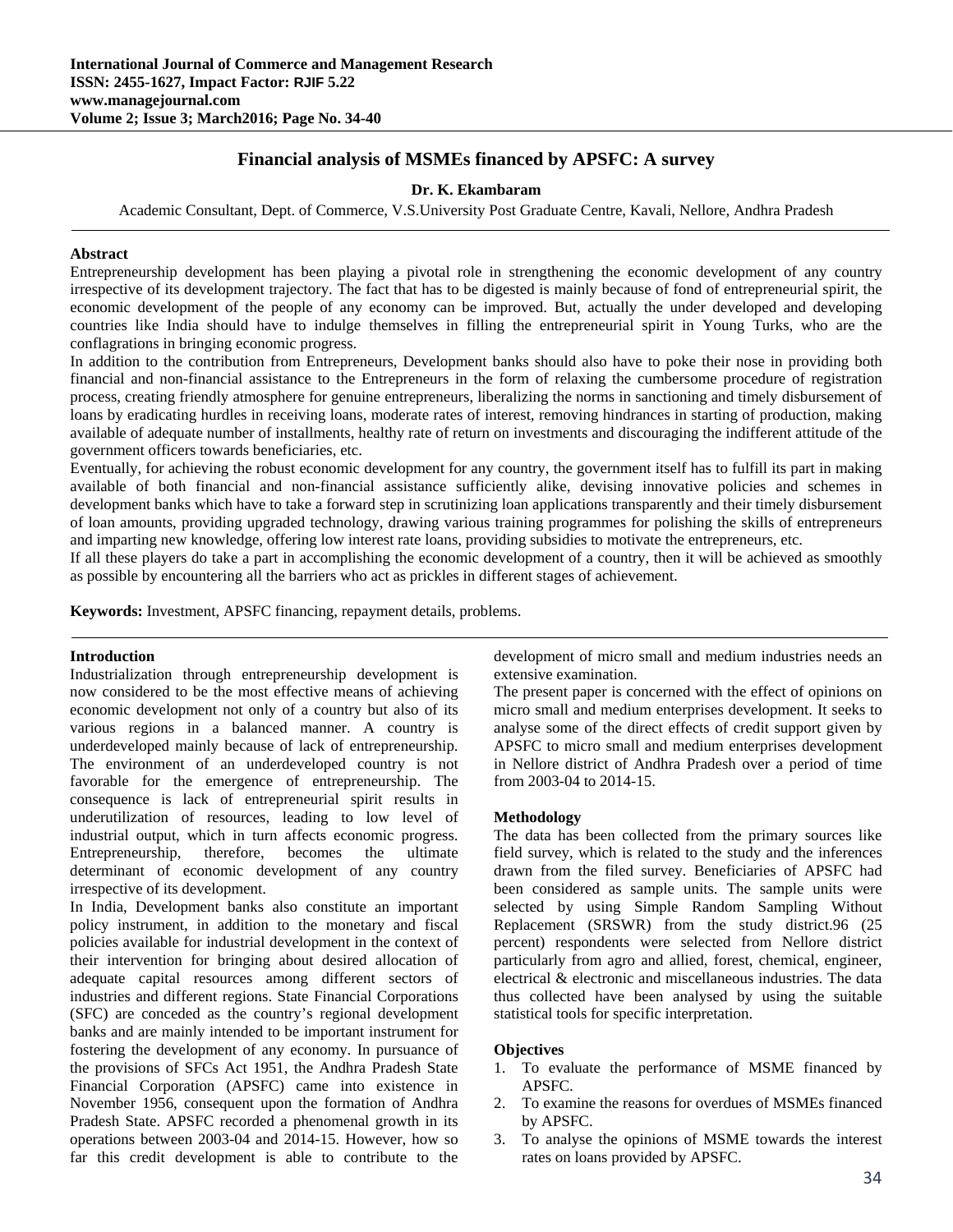- 4. To identify the problems of Micro Small and Medium Enterprises.
- 5. To offer viable suggestions for nurturing entrepreneurial spirit of MSME.

# **Performance evaluation of MSME**

Table-1 draws a comparative study of how much progress that the growth in Investment size was able to bring in Sales/Output and eventually in profits between the two periods 2003-04 and 2014-15. Among 96 industries under various industrial categories, the investment of 17 Agro based industries raised from Rs. 486.30 lakh, comprised a contribution of Rs. 78.73 lakh in the form of loans from APSFC, led to Rs. 143.86 lakh Sales/Output with realization of Rs. 26.30 lakh revenue from Sales/Output and Rs. 5.41 lakh of return on investment in 2003-04 to Rs. 525.20 lakh, included a portion of Rs. 37.82 lakh APSFC loans, assisted in realizing Rs. 252.14 lakh Sales/Output with Rs. 84.58 lakh profit and Rs. 5.41 lakh of return on investment in2014-15.

The investment of Rs. 433.69 lakh included Rs. 74.17 lakh APSFC loan of 12 forest based industries produced Sales/Output of Rs. 98.62 lakh from which Rs. 18.03 lakh profit and Rs. 4.16 lakh return on investment were earned. Besides, the percentages of APSFC loan to investment and profit to total sales were 17.10 per cent and 18.28 per cent in 2003-04. Whereas, in 2014-15, the investment of Rs. 672.54 lakh which consisted of Rs. 67.78 lakh APSFC loan (10.08 per cent of total investment) achieved Sales/Output of Rs.174.96 lakh with Rs. 61.37 lakh profits (35.08 per cent of total sales) and return on investment was Rs. 9.13 lakh.

Between 2003-04 and 2014-15, 16 chemical based industries investment size zoomed from Rs. 709.49 lakh, comprised APSFC loan of Rs. 137.28 lakh ( 19.35 per cent of total investment), pushed to have Sales/Output value of Rs.138.66 lakh with Rs. 34.16 lakh of profit (24.64 per cent of total sales) and Rs. 4.81 lakh of return on investment to Rs.1304.32

lakh, encompassed APSFC loan of Rs.137.28 lakh (9.77 per cent of total investment), endeavored Rs. 138.66 lakh Sales/Output with Rs.85.11 lakh of profit (33.17 per cent of total sales) and Rs.6.53 lakh of return on investment.

A total of 22 engineering based industries investment of Rs. 914.56 lakh, included Rs. 123.84 lakh APSFC loan produced Sales/Output of Rs. 198.13 lakh from which Rs. 64.47 lakh profit and Rs. 7.05 lakh return on investment were earned. Besides, the percentages of APSFC loan to investment and profit to total sales were 13.54 per cent and 32.54 per cent in 2003-04. Whereas, in 2014-15, the investment of Rs.1626.38 lakh which consisted of Rs.156.83 lakh APSFC loan (9.64 per cent of total investment) achieved Sales/Output of Rs.349.12 lakh with Rs.137.46 lakh profits (39.37 per cent of total sales) and return on investment was Rs.8.45 lakh.

Sales/Output of 14 Electrical based industries escalated from Rs.129.65 lakh earned Rs.33.04 lakh profit (25.48 per cent of total sales) with a significant contribution of Rs.517.15 lakh investment, consisted of Rs.100.80 lakh of APSFC loan (19.49 per cent of investment) and return on investment of Rs.6.39 lakh in 2003-04 to Rs.216.20 lakh extracted Rs.69.57 lakh (32.18 per cent of total sales) with a noteworthy contribution of Rs.1192.53 lakh investment, consisted of Rs.114.53 lakh of APSFC loan (9.60 per cent of investment) and return on investment of Rs.5.83 lakh in 2014-15.

During 2003-04 and 2014-15 study period, 15 miscellaneous industries investment acquiring capacity in achieving a growth of Rs.112.05 lakh in Sales/Output from with Rs.38.81 lakh profit (34.64 per cent of total sales) rose from Rs.553.32 lakh, contained Rs.101.63 lakh APSFC loan (18.37 per cent of total investment) and Rs.7.01 lakh return on investment to Rs.902.45 lakh of investment, took in Rs.56.29 lakh APSFC loan (6.24 per cent of total investment) and Rs.9.61 lakh return on investment with Rs.230.78 lakh in Sales/Output from with Rs.86.72 lakh profit (37.58 per cent of total sales).

**Table 1:** Industry-wise investment position and progress of MSME's Sales and profits between 2003-04 and 2014-15

Rs. In lakh

|                     |           |                                                     |                      | 2003-04           |                        |                                                     |                                           |           |                                                                                                                   |                      | 2014-15             |                      |                                                     |                                           |                  |
|---------------------|-----------|-----------------------------------------------------|----------------------|-------------------|------------------------|-----------------------------------------------------|-------------------------------------------|-----------|-------------------------------------------------------------------------------------------------------------------|----------------------|---------------------|----------------------|-----------------------------------------------------|-------------------------------------------|------------------|
| Industry<br>Group   | Unit<br>s | Investment                                          | <b>APSFC</b><br>loan | Sales/<br>Output  | Profit                 | $%$ of<br><b>APSFC</b><br>loan to<br>investme<br>nt | $%$ of<br>profi<br>t to<br>total<br>sales | <b>RO</b> | Investment                                                                                                        | <b>APSFC</b><br>loan | Sales/<br>Output    | Profit               | $%$ of<br><b>APSFC</b><br>loan to<br>investme<br>nt | $%$ of<br>profi<br>t to<br>total<br>sales | <b>ROI</b>       |
| Agro-based          | 17        | 486.30(28.61                                        | 78.73(4.63)          | 143.86(8.4<br>6)  | 26.30<br>(1.55)        | 16.19                                               | 18.28 5.41                                |           | 525.20(30.89)                                                                                                     | 37.82(2.22)          | 252.14(14.83 84.58) | (4.98)               | 7.20                                                | 33.54                                     | 16.1<br>$\Omega$ |
| <b>Forest Based</b> | 12        | $1\overline{433.69(36.14)}$ 74.17(6.18) 98.62(8.21) |                      |                   | 18.03(1.5)<br>$\Omega$ | 17.10                                               | 18.28 4.16                                |           | 672.54(56.05                                                                                                      | 67.78(5.65)          | 174.96(14.58 61.37  | (5.11)               | 10.08                                               | 35.08 9.13                                |                  |
| Chemical            | 16        | 709.49(44.34)                                       | 137.28(8.5)<br>8)    | 138.66(8.6<br>6)  | 34.16<br>(2.14)        | 19.35                                               | 24.64 4.81                                |           | 1304.32(81.5                                                                                                      | 127.49(7.9)          | 256.60(16.03 85.11) | (5.32)               | 9.77                                                | 33.17 6.53                                |                  |
| Engineering         | 22        | 914.56(41.57   123.84(5.6                           | 3)                   | 198.13(9.0)<br>1) | 64.47<br>(2.93)        | 13.54                                               | 32.54 7.05                                |           | 1626.38(73.9<br>3)                                                                                                | 156.83(7.1)<br>3)    | 349.12(15.87        | 137.4<br>6<br>(6.25) | 9.64                                                | 39.37 8.45                                |                  |
| Electrical          | 14        | 517.15(36.94   100.80(7.2                           | $\Omega$             | 129.65(9.2<br>6)  | 33.04<br>(2.36)        | 19.49                                               | 25.48 6.39                                |           | 1192.53(85.1)<br>8)                                                                                               | 114.53(8.1)<br>8)    | 216.20(15.44 69.57  | (4.97)               | 9.60                                                | 32.18 5.83                                |                  |
| Miscellaneo<br>us   | 15        | 553.32(36.89   101.63(6.7                           | 8)                   | 112.05(7.4)<br>7) | 38.81<br>(2.59)        | 18.37                                               | 34.64 7.01                                |           | 902.45(60.16)                                                                                                     | 56.29(3.75)          | 230.78(15.39)       | 86.72<br>(5.78)      | 6.24                                                | 37.58 9.61                                |                  |
| Total               | 96        | 3614.51(37.6 616.45(6.4 820.97(8.5<br>5)            | 2)                   | 5)                | 214.81<br>(2.24)       | 17.05                                               |                                           |           | $\left  26.17 \right  5.94 \left  \frac{6223.42(64.8)}{3} \right  560.73(5.8) \left  1479.80(15.4) \right $<br>3) | 4)                   | 1)                  | 524.8<br>(5.47)      | 9.01                                                | 35.46 8.43                                |                  |

**Note:** Figures in parenthesis represent the averages.

**Source:** Field Survey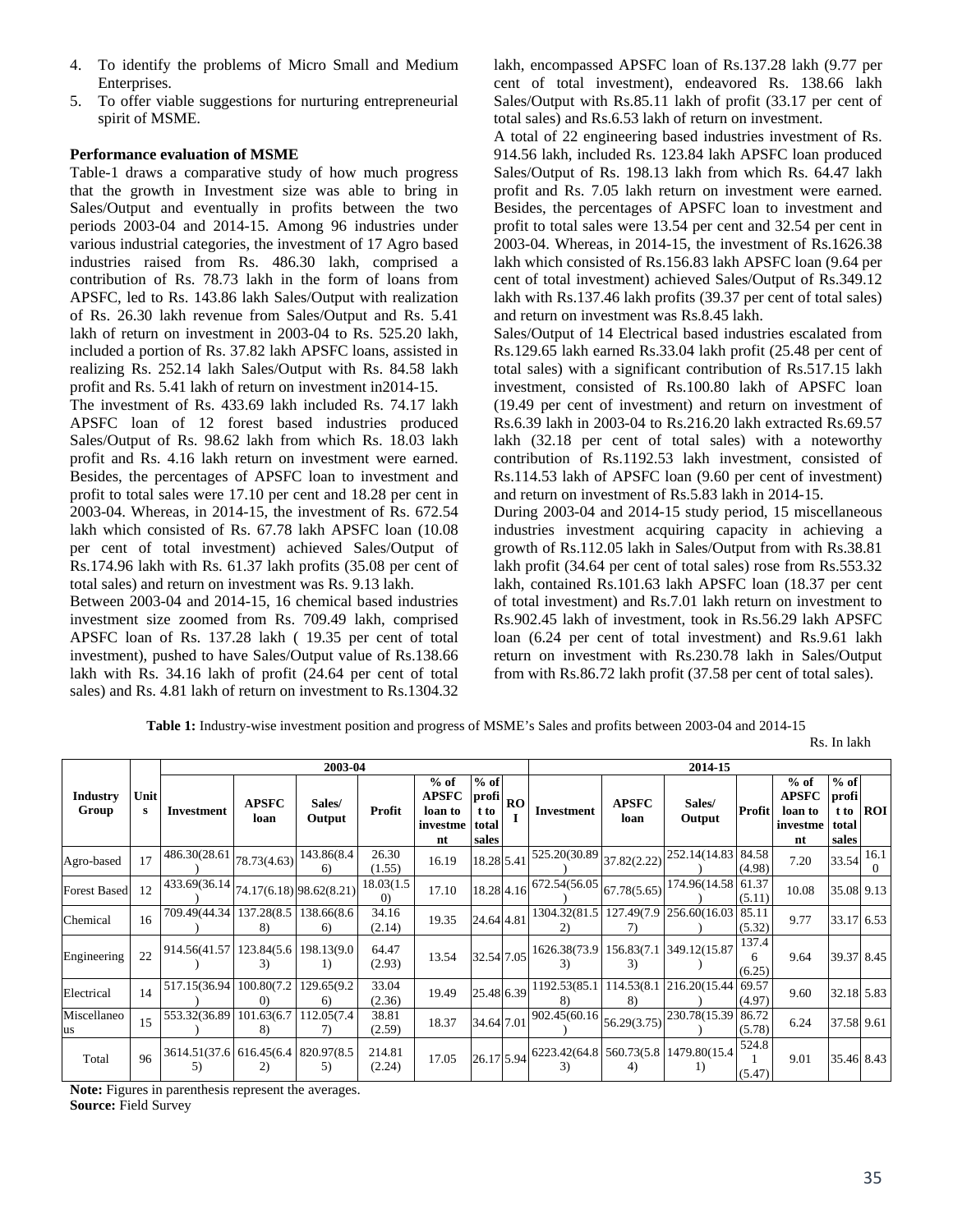The overall analysis of the data led to deduce that the growth trajectory of Sales/Output elevated substantially due to relaxing the cumbersome norms in sanctioning and disbursement of loans by APSFC, adequate availability of both fixed and working capitals, accomplishing enormous productivity in operating efficiency of the production process via controlling of costs, good quality of raw material, upgraded technology and effective management led to achieve good profits and return on investments.

# **Repayment performance of MSMEs**

Repayment of loans is one of the most important prerequisites of effective recycling of funds in financial institutions. Nonrepayment of loans leads to the problems of non-performing assets and hence losses will be occurred. The repayment performance of APSFC loans taken by the sample units in Nellore district is furnished in table-2.It could be seen from the table that the 96 sample units in the district had agreed to repay the term loans in 14,946 installments. Out of those, the units have actually repaid 7,590 or 51 per cent of installments. The units have a huge heap of 5,082 overdues or 34 per cent of agreed installments by March 2015.As on date, the units were required to pay still 2,274 or 15 per cent of agreed installments. Though half of the overdues were paid, the units

had to still pay about 50 per cent of loan amount by March 2015.

There were considerable variations among the repayment of agreed installments to APSFC among different categories of units. For instance, engineering and agro based and allied units in the district each paid about 55 per cent of agreed installments. These units were also unable to clear the agreed overdues. While about 35 per cent and 30 per cent of the agreed installments were not able to be paid by engineering and agro based and allied units respectively. The former units were required to pay still about 12 per cent of agreed installments, while the latter units were required to pay still about 15 per cent of installments. Next to engineering and agro based and allied units, forest based units put up good repayment performance. These units repaid about 53 per cent of agreed installments regularly. Nevertheless, these units were also unable to clear about 22 per cent of agreed installments and still needed to pay about 25 per cent of agreed installments to APSFC by March 2015.Electrical and miscellaneous units in the district showed relatively poor performance in the repayments. These units each paid only about 46 per cent of agreed installments, also failed to repay the maximum proportion of about 42 per cent of installments by March 2015 and were required to pay about 16 per cent each of agreed installments.

|                          | <b>Sanctions &amp; Disbursements</b> |                                |                                   | Paid            |                                   | <b>Overdues</b> |                                   | <b>Outstandings</b> |  |
|--------------------------|--------------------------------------|--------------------------------|-----------------------------------|-----------------|-----------------------------------|-----------------|-----------------------------------|---------------------|--|
| <b>Industry</b><br>group | No. of<br><b>Installment</b>         | Amount                         | No. of<br><b>Installme</b><br>nts | Amount          | No. of<br><b>Installmen</b><br>ts | Amount          | No. of<br><b>Installment</b><br>s | Amount              |  |
| Agro based<br>& allied   | 2664(100.00)                         | 7873.46(100.00)                | 1452<br>(54.50)                   | 4286.42(54.44)  | 792(29.73)                        | 2420.16(30.74)  | 420(15.77)                        | 1166.88(14.82)      |  |
| <b>Forest Based</b>      | 2120(100.00)                         | 7416.89(100.00)                | 1127<br>(53.16)                   | 3472.16(46.81)  | 457(21.56)                        | 1372.62(18.51)  | 536(25.28)                        | 2572.11(34.68)      |  |
| Chemical<br>based        | 2583(100.00)                         | 13728.01(100.00)               | 1246<br>(48.24)                   | 5276.32(38.43)  | 866(33.53)                        | 4752.45(34.62)  | 471(18.23)                        | 3699.24(26.95)      |  |
| Engineering              | 3231(100.00)                         | 12383.75(100.00)               | 1765<br>(54.63)                   | 6282.64(50.73)  | 1139(35.25)                       | 4623.75(37.34)  | 327(10.12)                        | 1477.36(11.93)      |  |
| Electrical               | 2122(100.00)                         | 10080.36(100.00)               | 971<br>(45.76)                    | 4732.15(46.94)  | 877(41.33)                        | 3654.11(36.25)  | 274(12.91)                        | 1694.10(16.81)      |  |
| Miscellaneou             | 2226(100.00)                         | 10162.53(100.00)               | 1029<br>(46.23)                   | 4479.66(44.08)  | 951(42.72)                        | 4143.64(40.77)  | 246(11.05)                        | 1539.23(15.15)      |  |
| Total                    |                                      | 14946(100.00) 61645.00(100.00) | 7590<br>(50.78)                   | 28529.35(46.28) | 5082(34.00)                       | 20966.73(34.01) | 2274<br>(15.21)                   | 12148.92(19.71)     |  |

**Table 2:** Repayment details of APSFC loans by the units till March 2015

**Note:**1. Overdues amount excludes the interest, penalties and other charges.

2.Figures in parenthesis represent the percentages.

**Source:** Field Survey

In short, while engineering and agro based and allied units were relatively regular in repayment and electrical and miscellaneous units put up relatively poor performance in terms of repayments.

# **Reasons for non-payment of loans**

Having discussed the category wise and division wise loan repayment details would be pertinent to analyse the underlying causes for non-repayment of loan installments as per schedule by the micro small and medium units. As is clear from table-3, which incorporates the underlying causes, inadequate net income was the major reason for the nonrepayment of loans as per schedule by the MSME units in the district. This factor seemed to be the major reason in 26 per

cent of units including a majority of 5 engineering units. The next major reason for the non-repayment of loan installments as per schedule seemed to be diversion of funds for other uses. This took place in 13 or about 18 per cent of the units. The other important reasons for non-repayment of loans were high interest rates (9 per cent), industrial sickness (7 per cent), willful defaulters (5 per cent) and heavy amount of repayment (4 per cent) itself. There were also other reasons like noncommissioning of units as per schedule, low profits, employment of entrepreneurs in some other jobs etc. Ultimately, the analysis of the data interprets that there are innumerable reasons for the non-repayment of loans by the entrepreneurs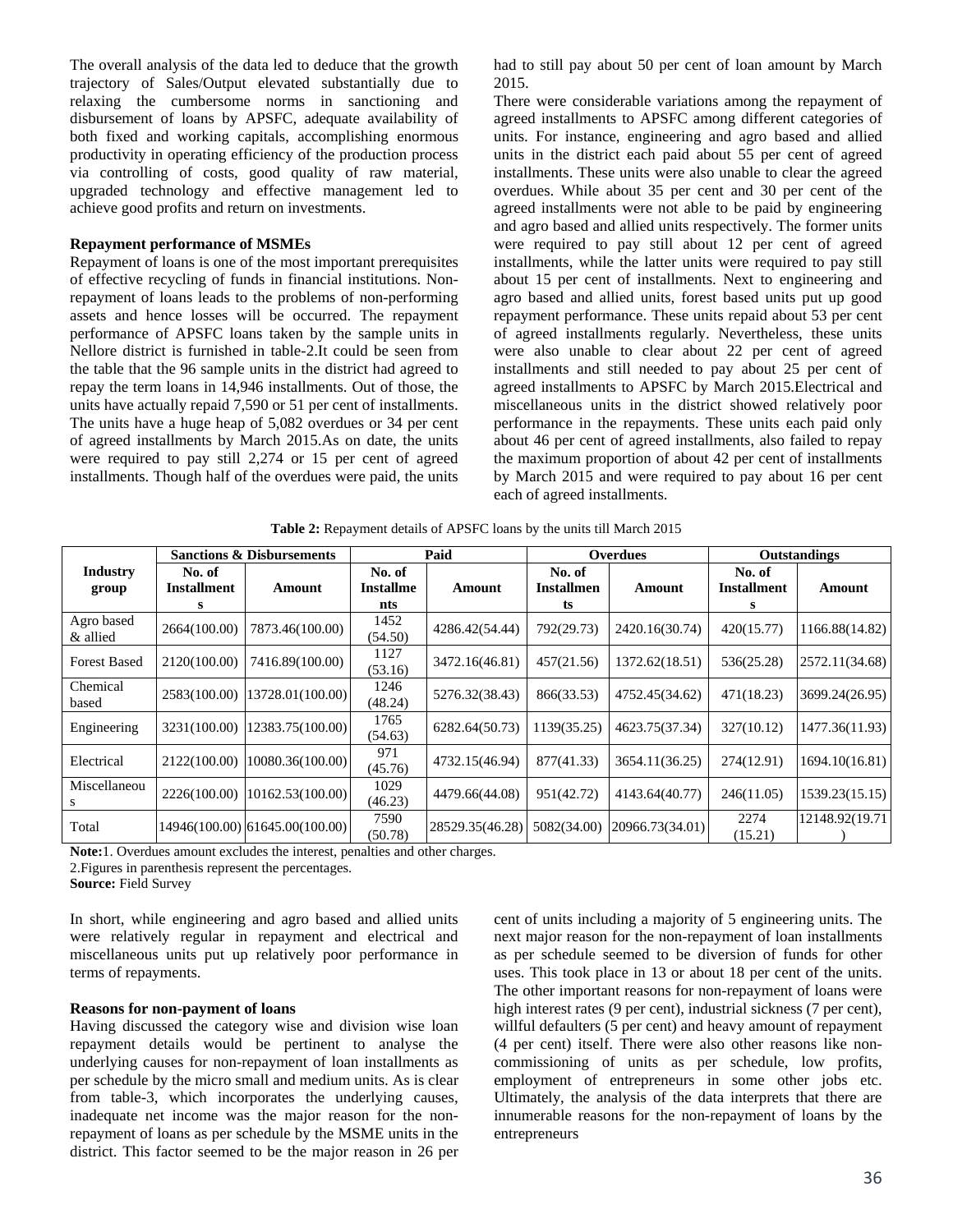|  | Table 3: Industry-wise reasons for non-repayment of loans |  |  |  |  |
|--|-----------------------------------------------------------|--|--|--|--|
|  |                                                           |  |  |  |  |

| <b>Reasons</b>                     | Agro<br>based  | Forest<br>based          | <b>Chemical</b><br>based | <b>Engineering</b><br>based | <b>Electrical</b><br>based | <b>Miscellaneous</b><br>based | <b>Total</b> |
|------------------------------------|----------------|--------------------------|--------------------------|-----------------------------|----------------------------|-------------------------------|--------------|
| Non commissioning of units         | $- -$          | $\overline{\phantom{m}}$ | --                       | $- -$                       |                            |                               | 2(2.70)      |
| Heavy amount of<br>repayment       | $\mathfrak{D}$ |                          |                          | $\mathfrak{D}$              |                            |                               | 7(9.46)      |
| Inadequate income                  | $\overline{2}$ | 3                        | $\overline{c}$           | 5                           | 4                          | 3                             | 19(25.68)    |
| Interest rate is very high         | $\overline{c}$ | $\overline{2}$           |                          | $-$                         |                            |                               | 7(9.46)      |
| Diversion of funds                 | 3              |                          | 2                        | 3                           | 2                          | 2                             | 13(17.57)    |
| Unprofitable units                 | --             |                          |                          |                             | --                         | --                            | 1(1.35)      |
| Willful defaulter                  | $\overline{c}$ |                          | --                       |                             | --                         | --                            | 4(5.41)      |
| Because of sick                    | $-$            | $- -$                    |                          | $\overline{c}$              |                            |                               | 5(6.76)      |
| Installment amount is very<br>high |                | --                       |                          |                             |                            |                               | 3(4.05)      |
| Installment period is very<br>less |                |                          | $\overline{c}$           | $\overline{c}$              |                            | 2                             | 9(12.16)     |
| Employed elsewhere                 | $- -$          | $- -$                    | $\overline{c}$           | $-$                         | $- -$                      |                               | 3(4.05)      |
| Others                             | $- -$          | $\overline{\phantom{m}}$ | --                       | $- -$                       | --                         |                               | 1(1.35)      |
| Total                              | 13(17.57)      | 10(13.51)                | 11(14.86)                | 16(21.62)                   | 11(14.86)                  | 13(17.57)                     | 74(100.00)   |

**Note:** The remaining 22 units were regular in repayment and they cleared the loans as per schedule Figures in parenthesis represent the percentages

**Source:** Field Survey

### **Interest rates on loans of APSFC**

The opinions of the entrepreneurs were also elicited on the rates of interest charged on the loans provided by APSFC.Table-4 contains the relevant information about this. As could be seen from the table out of 96 entrepreneurs, 33 (about 34 per cent) entrepreneurs felt that the rate of interest charged by APSFC was normal and hence they did not find any problems. On the other hand, 25 entrepreneurs (about 26

per cent) expressed their satisfaction over the rates of interest and another 6 entrepreneurs (6.25 per cent) were highly satisfied with the rates of interest charged by APSFC. However, 28 entrepreneurs (29 per cent) were not satisfied with the rates of interest and another 4 entrepreneurs (4.11 per cent) were highly dissatisfied with the rates of interest charged by the corporation.

**Table 4:** The opinions of entrepreneurs about the interest rates on loans of APSFC

| <b>Industry Group</b>      | Entrepreneurs' opinion on interest rates |                  |               |                     |                            |              |  |  |  |  |
|----------------------------|------------------------------------------|------------------|---------------|---------------------|----------------------------|--------------|--|--|--|--|
|                            | <b>Highly satisfied</b>                  | <b>Satisfied</b> | <b>Normal</b> | <b>Dissatisfied</b> | <b>Highly dissatisfied</b> | <b>Total</b> |  |  |  |  |
| A.Agro-based & allied      |                                          |                  |               |                     |                            | 17(17.71)    |  |  |  |  |
| <b>B.Forest Based</b>      | $- -$                                    |                  |               |                     |                            | 12 (12.50)   |  |  |  |  |
| C.Chemical based           |                                          |                  |               |                     |                            | 16(16.67)    |  |  |  |  |
| D.Engineering              |                                          |                  |               |                     |                            | 22(22.92)    |  |  |  |  |
| E. Electrical & Electronic | $- -$                                    |                  |               |                     | $- -$                      | 14 (14.58)   |  |  |  |  |
| F.Miscellaneous            |                                          |                  |               |                     |                            | 15 (15.63)   |  |  |  |  |
| Total                      | 6(6.25)                                  | 25(26.04)        | 33(34.38)     | 28(29.17)           | 4(4.17)                    | 96(100)      |  |  |  |  |

**Note:** Figures in parenthesis represent the percentages **Source:** Field survey

Among different categories of units, broadly a systematic pattern seemed to have been observed. In other words, a large numbers of entrepreneurs expressed the opinion that the rates of interest charged were normal. On the other hand, more or less equal number of entrepreneurs expressed their opinions that they were satisfied and dissatisfied with the rates of interest charged. Thus, it could be interred that the type of units and their opinions about the rates of interest were independent on each other.

### **Barriers for delay in production**

Out of 96 units surveyed in the present study, 68 units commenced the production activity with delay. An attempt was made to probe into the possible causes for the delay in production by the units concerned. The relevant information was furnished in table-5. It could be observed from the table that out of 68 units, a major proportion of about 31 per cent of entrepreneurs felt that lack of working capital was the main

reason for the delay in production in their units. Among those who expressed this opinion, 5 units belonged to forest based units, 4 each belonged to engineering and miscellaneous units, 3 each belonged to agro based and allied and chemical units and only one unit belonged to electrical and electronic units.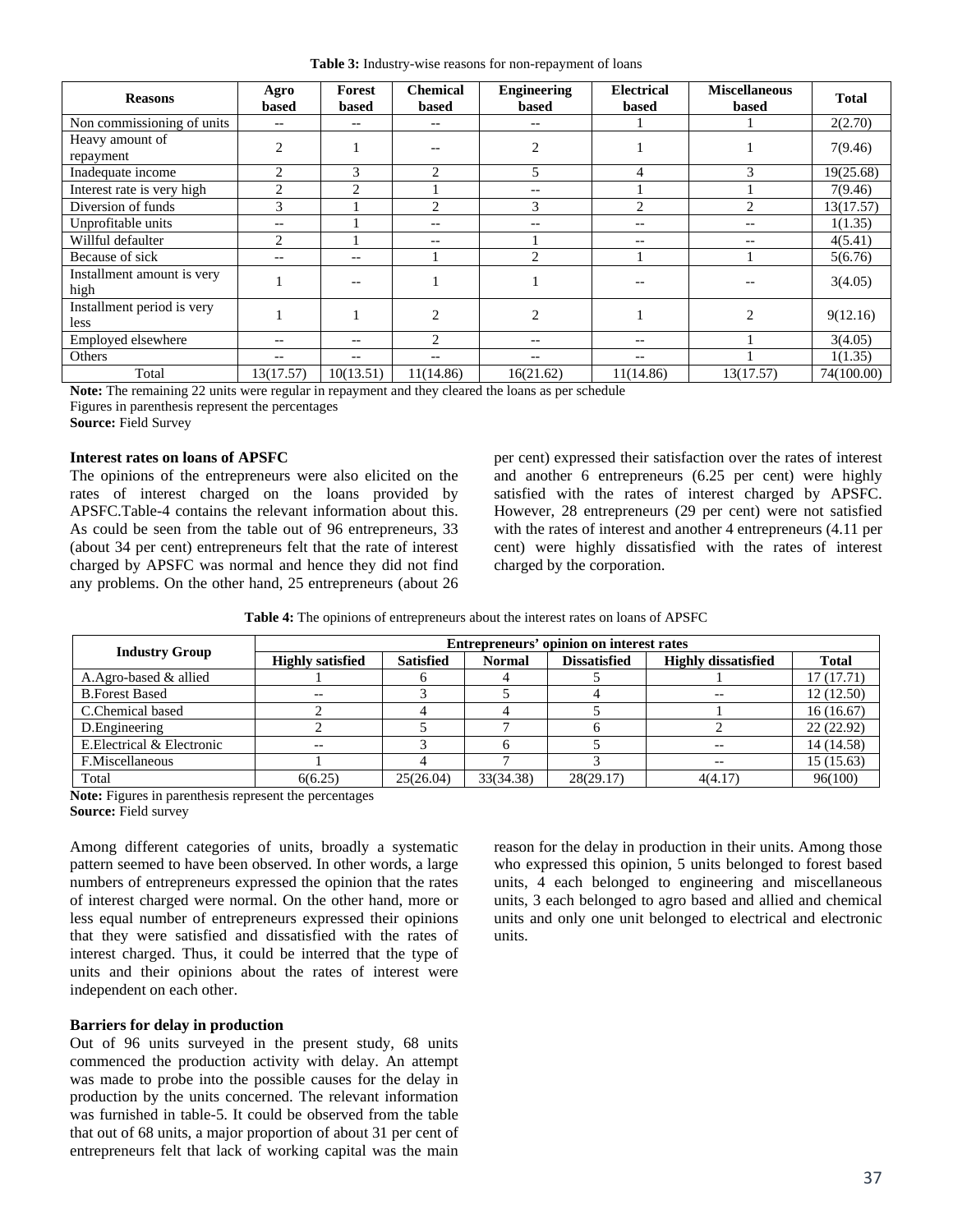| <b>Reasons</b>                   |           | <b>Industry Group</b> |                 |                 |                   |                      |              |  |  |  |  |
|----------------------------------|-----------|-----------------------|-----------------|-----------------|-------------------|----------------------|--------------|--|--|--|--|
|                                  | Agro      | Forest                | <b>Chemical</b> | <b>Engineer</b> | <b>Electrical</b> | <b>Miscellaneous</b> | <b>Total</b> |  |  |  |  |
| APSFC's non-cooperation          |           |                       |                 |                 |                   |                      | 19(27.94)    |  |  |  |  |
| <b>APSFC's Slackness</b>         |           |                       |                 |                 |                   |                      | 12(17.65)    |  |  |  |  |
| Lack of working capital          |           |                       |                 |                 |                   |                      | 21(30.88)    |  |  |  |  |
| Non-availability of raw material |           |                       |                 |                 |                   |                      | 9(13.24)     |  |  |  |  |
| Labour problems                  |           | $ -$                  |                 |                 | $- -$             |                      | 5(7.35)      |  |  |  |  |
| Others                           |           |                       |                 |                 | $- -$             |                      | 2(2.94)      |  |  |  |  |
| Total                            | 11(16.18) | 10(14.71)             | 12(17.65)       | 14(20.59)       | 10(14.71)         | 11(16.18)            | 68(100.00)   |  |  |  |  |

**Note:** 11 enterprises started production programme as per schedule

17 units were already existing enterprises

Figures in parenthesis represent the percentages

**Source:** Field Survey

The next important reason cited for the delay in production was non-cooperation from APSFC. About 28 per cent of the entrepreneurs in Nellore district expressed the opinion that non disbursement of installments as per schedule insisting on documents that could not be produced etc. were the reasons for the delay in production in their units. Out of 19 units that expressed this opinion, 4 belonged to chemical units, 3 each belonged to other five categories of units listed in the table. The least important problem highlighted by the units for the delay in production was labour problems.5 (7.35 per cent) units endorsed this opinion. Out of these 5 units, 2 units belonged to engineering units and one unit each belonged to agro based chemical and miscellaneous units. Thus, lack of working capital and non-cooperation and slackness on the part of APSFC together explained a larger proportion of reasons for the delay in production by the units under consideration.

## **Marketing Problems**

Table-6 presents the marketing problems encountering the selected MSMEs in SPSR Nellore district during 2003-04 to 2014-15. Out of 17 agro based industries, a gigantic portion of 6 enterprises (35.29 per cent) conceived heavy competition from other products, 5 enterprises (29.54 per cent) each felt price competition and inadequate sales promotion, 4 enterprises (23.53 per cent) each highlighted slackness in demand and heavy marketing cost, 3 enterprises (17.65 per cent) recognized competition with large scale units, 2 enterprises (11.76 per cent) opined inefficient sales force and one enterprise (5.88 per cent) each perceived failed to identify consumer needs, natural calamities and less concentration on marketing as major problems while marketing their products.

Out of 12 forest based industries, 7 enterprises (58.33 per cent) each were suffering from price competition and heavy competition from other products, 4 enterprises (33.38 per cent) each experiencing pain from slackness in demand and inadequate sales promotion, 3 enterprises (25.00 per cent) each getting anguished by inefficient sales force and heavy marketing cost, 2 enterprises (16.67 per cent) agonized by failed to identify consumer needs, one enterprise (8.33 per cent) each suffering from uncertainties in politics and less concentration on marketing.

Of 16 chemical based industries, 8 enterprises (50.00 per cent) perceived heavy competition from other products, 5 enterprises (31.25 per cent) each felt price competition, inadequate sales promotion, inefficient sales force, heavy marketing cost, 3 enterprises (18.75 per cent) each recognized slackness in demand, failed to identify consumer needs and 2 enterprises (12.50 per cent) each getting heat from competition with large scale units, uncertainties in politics as main problems.

8 enterprises (36.36 per cent) were suffering from heavy competition from other products, 7 enterprises (31.82 per cent) each experiencing pain from inadequate sales promotion and heavy marketing cost, 6 enterprises (27.27 per cent) each getting anguished by price competition and inefficient sales force, 5 enterprises (22.73 per cent) each agonized by slackness in demand and competition with large scale units, 3 enterprises (13.64 per cent) suffering from failed to identify consumer needs and 2 enterprises (9.09 per cent) from less concentration on marketing and one enterprise (4.55 per cent) each being encountered by natural calamities and uncertainties in politics out of 22 engineering based enterprises.

Under electrical based category, heavy competition from other products suffering 5 enterprises (35.71 per cent), inadequate sales promotion and marketing cost acting as prickles to 4 enterprises (28.57 per cent) each, 3 enterprises (21.43 per cent) each being anguished by price competition, competition with large scale units and inefficient sales force and 2 enterprises (14.29 per cent) reported slackness in demand, one enterprise (7.14 per cent) each suffering from failed to identify consumer needs, uncertainties in politics and less concentration on marketing.

Out of 15 miscellaneous industries, 6enterprises (40.00 per cent) were suffering from heavy competition from other products, 5 enterprises (33.33 per cent) heated by heavy marketing cost, 4 enterprises (26.67 per cent) each experiencing pain from slackness in demand, price competition, competition with large scale units and inefficient sales force, 3 enterprises (20.00per cent) getting anguished by inadequate sales promotion, 2 enterprises (13.33 per cent) each agonized by failed to identify consumer needs and uncertainties in politics and one enterprise (6.67 per cent) suffering from concentration on marketing.

In short, the problems such as heavy competition from other products, price competition, inadequate sales promotion, heavy marketing cost and inefficient sales force are deteriorating the efficiency of their marketing activity.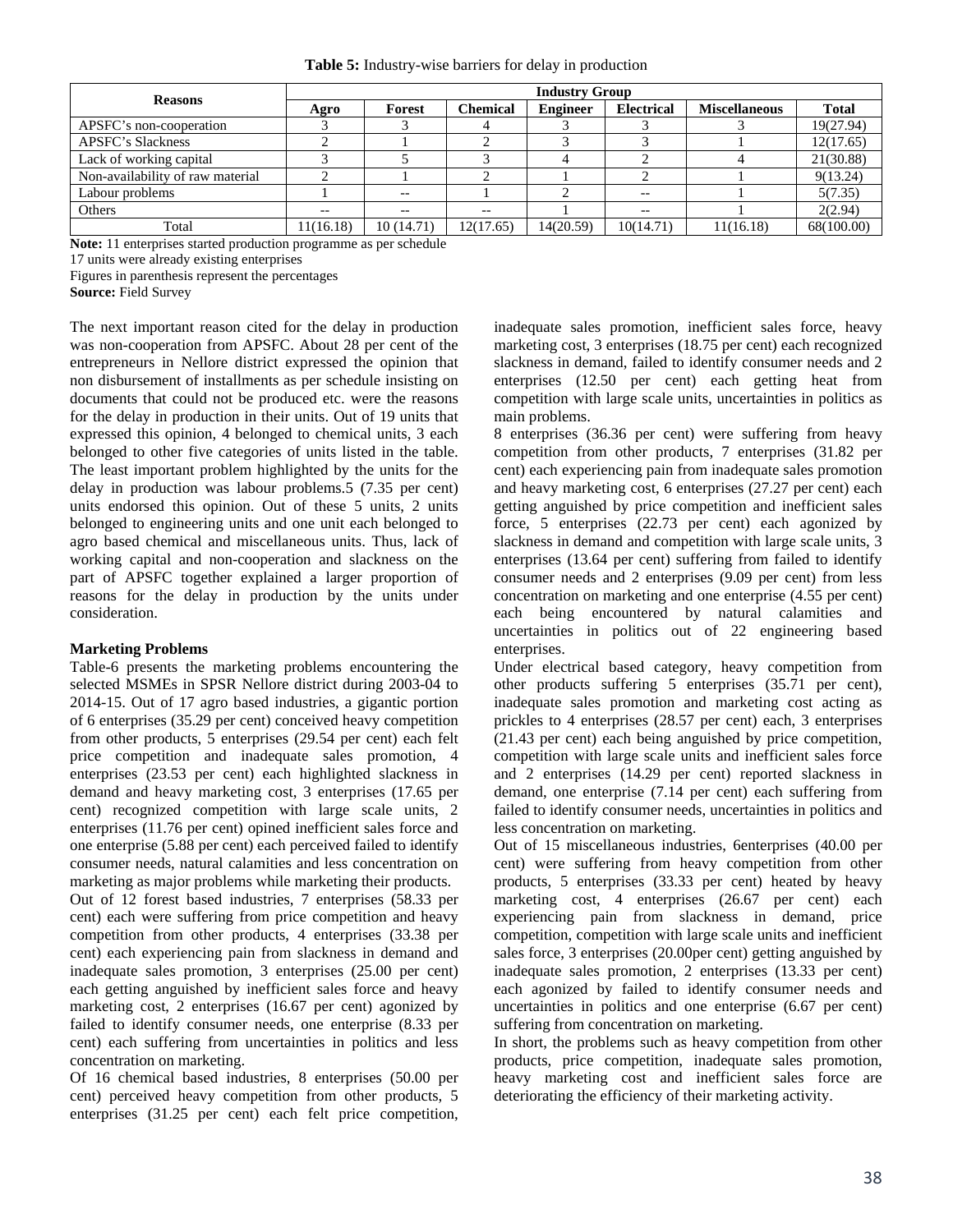| <b>Table 6:</b> Marketing problems of MSME |  |  |
|--------------------------------------------|--|--|
|--------------------------------------------|--|--|

| <b>Problems</b>                              | Agro $(17)$ | Forest(12) | Chemical(16) | <b>Engineer</b><br>(22) | Electrical(14) | <b>Miscellaneous</b><br>(15) | <b>Total (96)</b> |
|----------------------------------------------|-------------|------------|--------------|-------------------------|----------------|------------------------------|-------------------|
| Price competition                            | 5(29.41)    | 7(58.33)   | 5(31.25)     | 6(27.27)                | 3(21.43)       | 4(26.67)                     | 30(31.25)         |
| Slackness in demand                          | 4(23.53)    | 4(33.33)   | 3(18.75)     | 5(22.73)                | 2(14.29)       | 4(26.67)                     | 22(22.92)         |
| Heavy Competition from<br>other products     | 6(35.29)    | 7(58.33)   | 8(50.00)     | 8(36.36)                | 5(35.71)       | 6(40.00)                     | 40(41.67)         |
| Competition with large<br>scale units        | 3(17.65)    | 2(16.67)   | 2(12.50)     | 5(22.73)                | 3(21.43)       | 4(26.67)                     | 19(19.79)         |
| Inadequate sales promotion                   | 5(29.41)    | 4(33.33)   | 5(31.25)     | 7(31.82)                | 4(28.57)       | 3(20.00)                     | 28(29.17)         |
| Inefficient sales force                      | 2(11.76)    | 3(25.00)   | 5(31.25)     | 6(27.27)                | 3(21.43)       | 4(26.67)                     | 23(23.96)         |
| Heavy marketing cost                         | 4(23.53)    | 3(25.00)   | 5(31.25)     | 7(31.82)                | 4(28.57)       | 5(33.33)                     | 28(29.17)         |
| Failed to identifyconsumer<br>needs          | 1(5.88)     | 2(16.67)   | 3(18.75)     | 3(13.64)                | 1(7.14)        | 2(13.33)                     | 12(12.50)         |
| Natural calamities alike<br>floods, cyclones | 1(5.88)     |            |              | 1(4.55)                 |                |                              | 2(2.08)           |
| Uncertainties in politics                    | $- -$       | 1(8.33)    | 2(12.50)     | 1(4.55)                 | 1(7.14)        | 2(13.33)                     | 7(7.29)           |
| Less concentration on<br>marketing           | 1(5.88)     | 1(8.33)    | $- -$        | 2(9.09)                 | 1(7.14)        | 1(6.67)                      | 6(6.25)           |
| Total                                        | 32(188.24)  | 34(283.33) | 38(237.50)   | 51(231.82)              | 27(192.86)     | 35(233.33)                   | 217(226.04)       |
| Rank (based on percentage)                   |             | VI         |              | Ш                       | П              | IV                           |                   |

**Note:** Figures in parenthesis represent the percentages. **Source:** Field survey

# **General problems of and suggestions given by MSMEs to APSFC**

The sample micro small and medium scale units encountered several teething problems from different angles that greatly hampered the successful functioning of the units. Six major problems were identified and analysed in table-7.As could be observed from the table a considerable number of 21 (22 per cent) units faced problems with APSFC Nellore. Among these, engineering units constituted largest proportion. About 20 (21 per cent) units faced problems with other agencies like banks, municipality, etc. About 18 (19 per cent) units suffered problems in the registration of their units with District Industries Centre (DIC).Out of these 18 units faced with the registration problem, the major sufferers were chemical units as 7 out of 16 units were confronted with this problem. Transportation also seemed to be an important problem for the study units as 17 or about 18 per cent of the units were confronted with this problem.

| Table 7: General Problems encountering the entrepreneurs |  |  |  |  |  |  |
|----------------------------------------------------------|--|--|--|--|--|--|
|----------------------------------------------------------|--|--|--|--|--|--|

| <b>Reasons</b>               | <b>Industry Group</b> |           |                 |                 |                   |                      |              |  |  |  |
|------------------------------|-----------------------|-----------|-----------------|-----------------|-------------------|----------------------|--------------|--|--|--|
|                              | Agro                  | Forest    | <b>Chemical</b> | <b>Engineer</b> | <b>Electrical</b> | <b>Miscellaneous</b> | <b>Total</b> |  |  |  |
| Problems of registration     |                       |           |                 |                 |                   |                      | 18(18.75)    |  |  |  |
| Problems with SFC            |                       |           |                 |                 |                   |                      | 21(21.88)    |  |  |  |
| Problems with other agencies |                       |           |                 |                 |                   |                      | 20(20.83)    |  |  |  |
| Problems with transportation |                       |           | $- -$           |                 |                   |                      | 17(17.71)    |  |  |  |
| Govt. interference           |                       |           |                 |                 | $- -$             |                      | 12(12.50)    |  |  |  |
| <b>Others</b>                |                       |           | $- -$           |                 |                   |                      | 8(8.33)      |  |  |  |
| Total                        | 17(17.71)             | 12(12.50) | 16(16.67)       | 22(22.92)       | 14(14.58)         | 15(15.63)            | 96(100.00)   |  |  |  |

**Note:** Figures in parenthesis represent the percentages **Source:** Field Survey

Among those who faced the problem of transportation, engineering units constituted the largest proportion. Interference of officials of various government departments also hampered the smooth functioning of the units. About 13 per cent of the units were affected by the undue interference of the government officials belonging to various departments. In the light of the problems discussed in the working of the units, and the problems encountered from APSFC and other agencies, an effort was made to elicit the suggestions from the entrepreneurs for the improved provision of services by the APSFC.Table-8 incorporates some suggestions offered by the interpreters of MSMEs in Nellore district. The major suggestion offered by the units is related to provision of

additional working capital. At present, the APSFC provided only term capital meant for purchase of plant and machinery. The units found difficulty in obtaining working capital from banks and other financial institutions because again the units had to fulfill all the formalities that were completed by them in order to obtain term loans from APSFC. This would be a laborious process. Hence, it would be better if APSFC made some arrangements to provide working capital by itself or through some banks without any need for the units to approach the banks afresh. Another important suggestion made by a large number 20 (27.03 per cent) units was the reduction in the rate of interest.